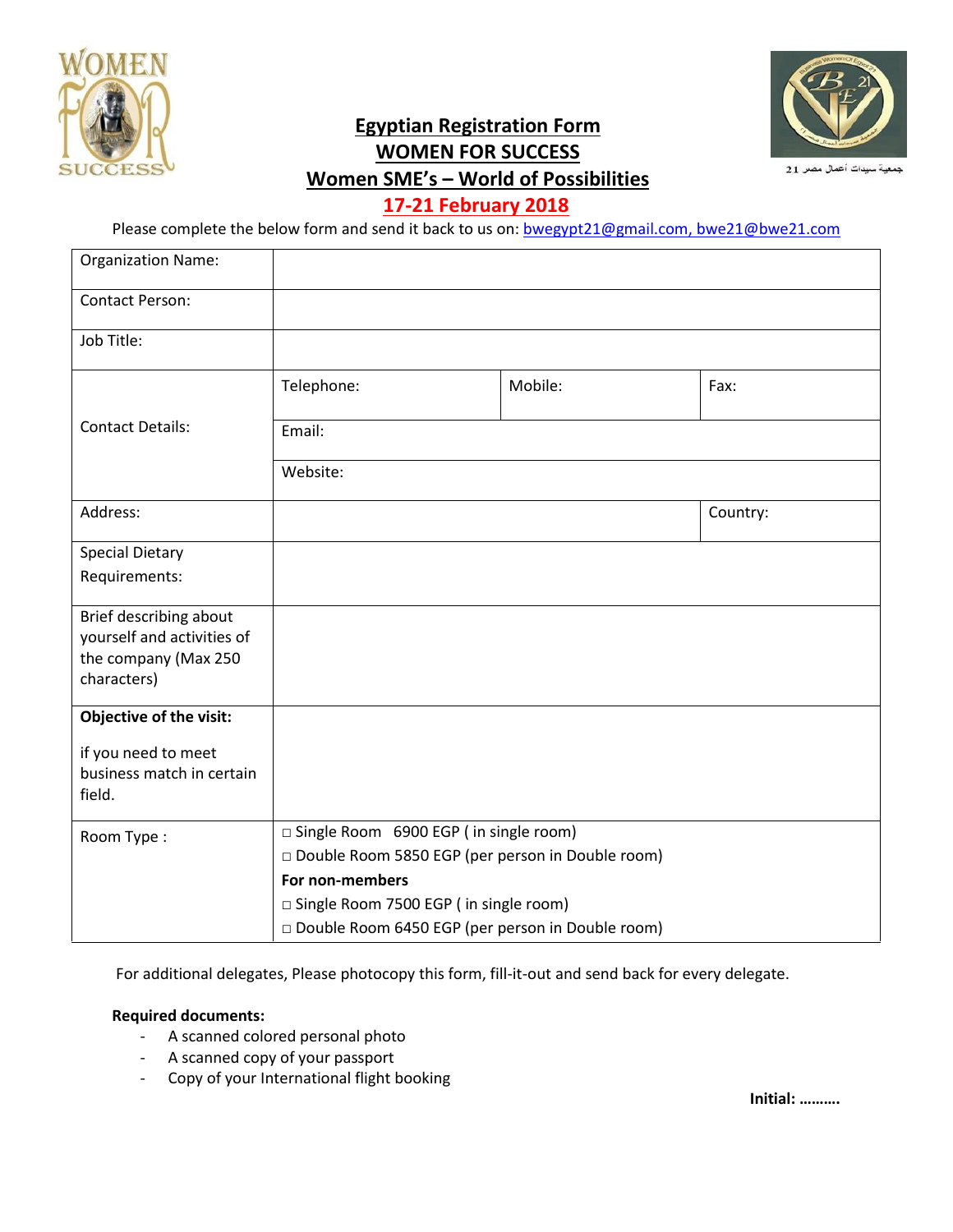



**Terms and Conditions**

### **Registration Fee includes:**

- Conference fees and material.
- Domestic flight Cairo- Luxor Cairo operated by Egypt Air.
- Group Transportation.
- Transportation to Archaeological temples.
- One Night at Cairo Fairmont Hotel. [http://www.fairmont.com/nile-city-cairo.](http://www.fairmont.com/nile-city-cairo)
- Four Nights at Pavillon Winter Luxor in Luxor **(Optional).**
- Full board accommodation from 17 up to  $21<sup>rd</sup>$  February 2018.
- Culturama Show.
- Sound and Light show.
- Dinner in Oriental Tent with Folkloric Show.
- Zahabia Lunch.
- Gala Dinner in Luxor Temple / Habo Temple.
- 2 half days visits (The West Bank and The East Bank).
- All Trainings and workshops.

#### **Registration fee excludes:**

- Any additional nights in Cairo either prior and/or after the event. Please contact Tivoli Travel Agency for any additional and/or special requirements.
- International fight ticket. However, should you need any help in your International booking, please contact Tivoli Travel Agency. [aysenosman@tivolitravelagency.com](mailto:aysenosman@tivolitravelagency.com)
- Individual Transfers.
- Airport Hotel Airport Transfer in Cairo.

#### **Payment Schedule:**

- 50 % to be paid maximum by Monday,  $17<sup>th</sup>$  of July 2017 to secure your space.
- 50 % to be paid maximum by Monday,  $02<sup>nd</sup>$  of October 2017.

*N.B.: Please include copy of the bank transfer receipt to confirm your participation.* 

#### **Cancellations:**

- Where the booking is cancelled at any time up to 60 days prior to the date of departure of the tour for any reason, the applicant shall forfeit the non-refundable payment.

**Initial: ……….**